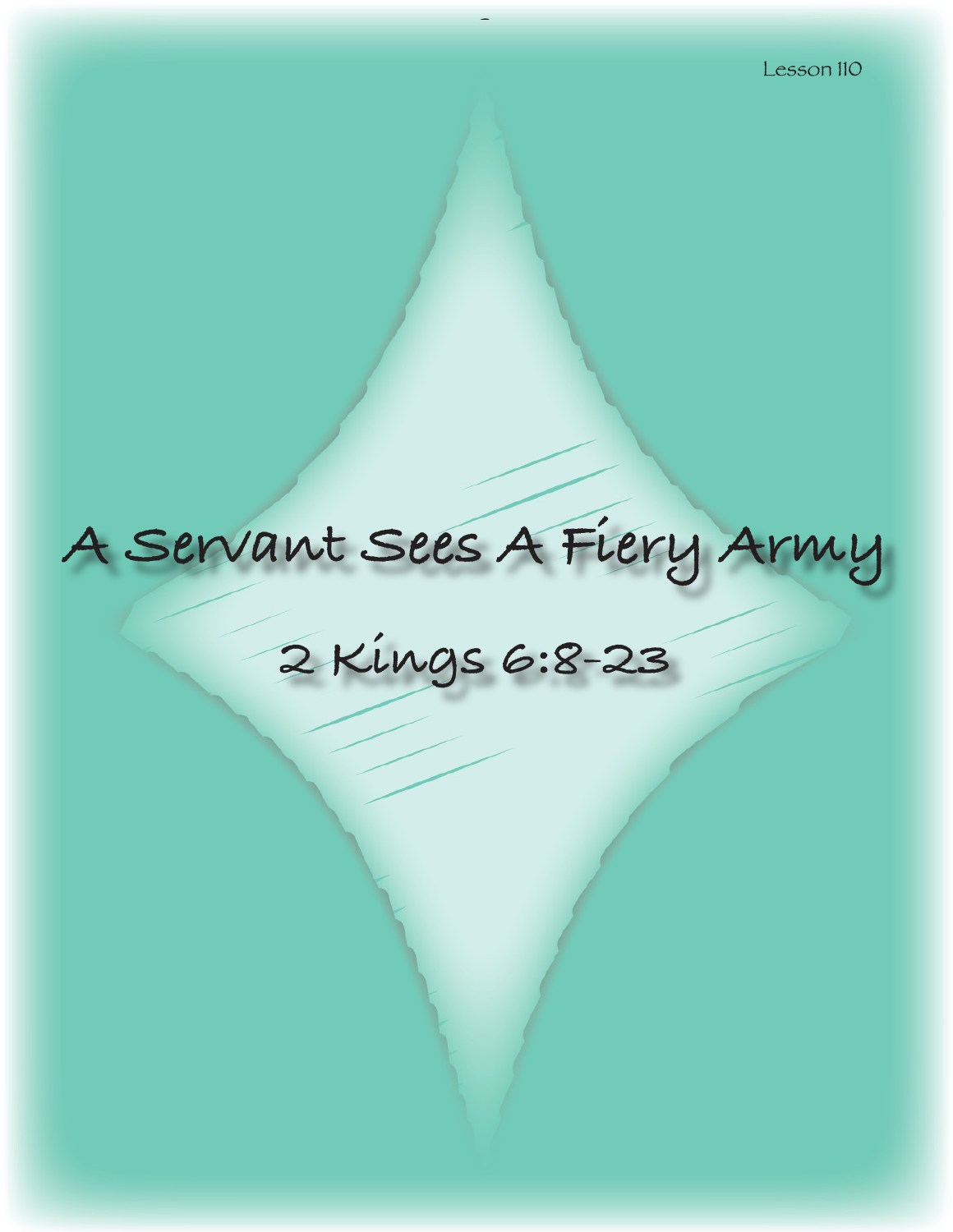# MEMORY VERSE

2 KINGS 6:17

"…Then the LORD opened the eyes of the young man, and he saw. And behold, the mountain was full of horses and chariots of fire all around Elisha."

## WHAT YOU WILL NEED:

Construction paper, enough copies of the "Coat of Arms" template for each child in your class, scissors, and markers.

A paper plate for each child, popcorn (popped before class), and three buckets or large bowls.

# ATTENTION GRABBER!

### Who Am I?

In today's lesson we will see an army of angels sent by God and ready to defend His children, Israel. Angels are ministers from the Lord who have helped God's people in many different ways in the Bible. This game, "Who Am I?" is a game of guessing who the angel helped and where it is in the Bible.

See if the children can guess where the event is in the Bible and how the angel was used. The following are some examples:

I am a guard. My weapon is a flaming sword. Watching over a tree, Who am I? Answer: Genesis 3:24, the angel standing guard over the tree of life.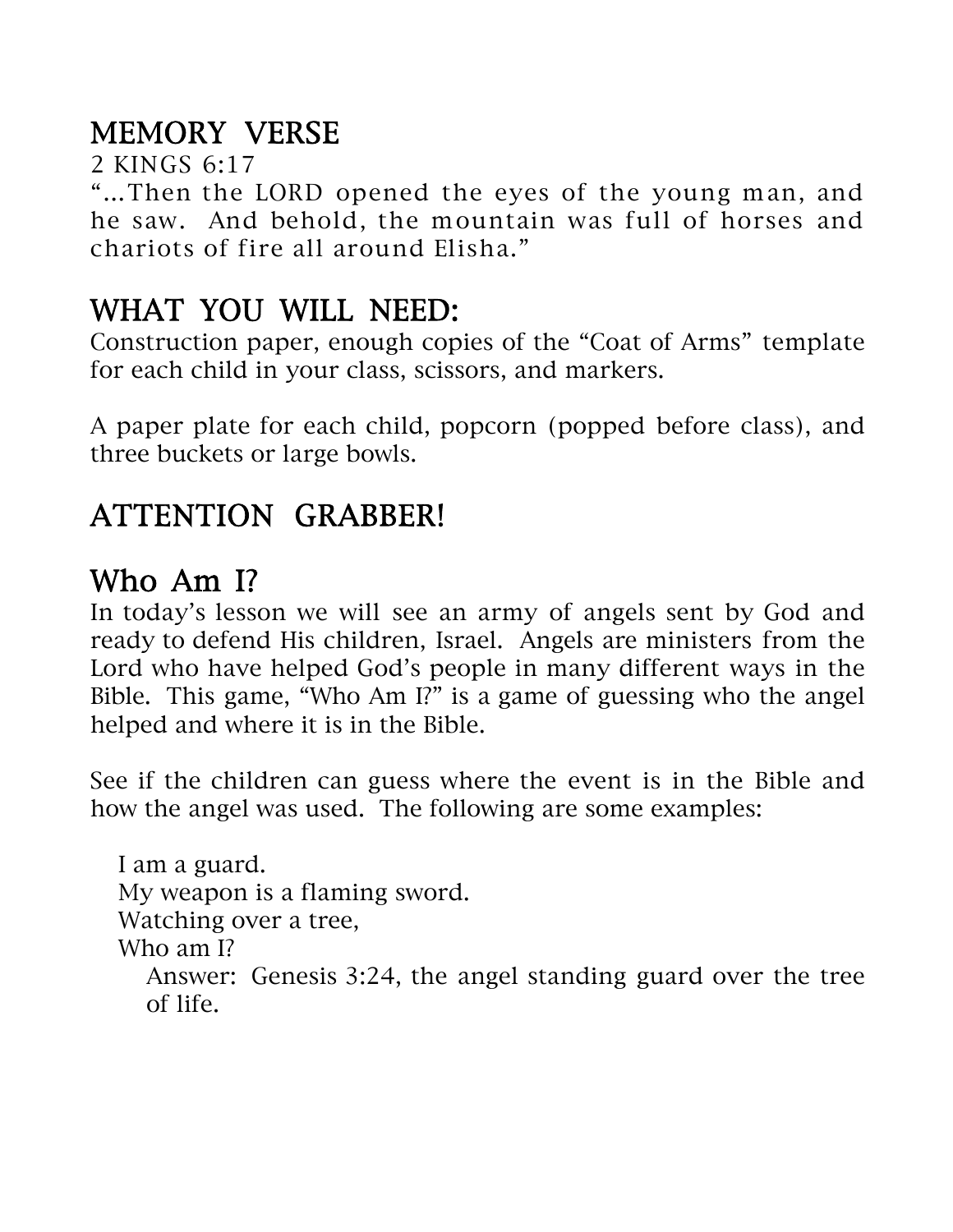We came to a city. To rescue a family. Lost one to salt. Who am I? Answer: Genesis 19:1-26, the story of Lot and his family.

We had a parade. Going up and down a ladder. It was like a dream. Who are we? Answer: Genesis 28:12, Jacob and the ladder.

We came at night to a prison. Picked a few locks. Set a great man free. Who am I? Answer: Acts 5:19, Peter in prison is set free

Think of some additional examples to read. God is always at work in our lives and protects us!

## LESSON TIME!

Israel was at war again! Remember, the children of Israel did not obey God fully when Joshua brought the people of Israel to the Promised Land. God told them to destroy all of the other nations, but they did not. As a result, they were constantly at war with the different people groups that still lived in the land.

In today's lesson, the Syrians are coming to destroy Israel. Although Israel had been disobedient, God loved His people and will move to take action.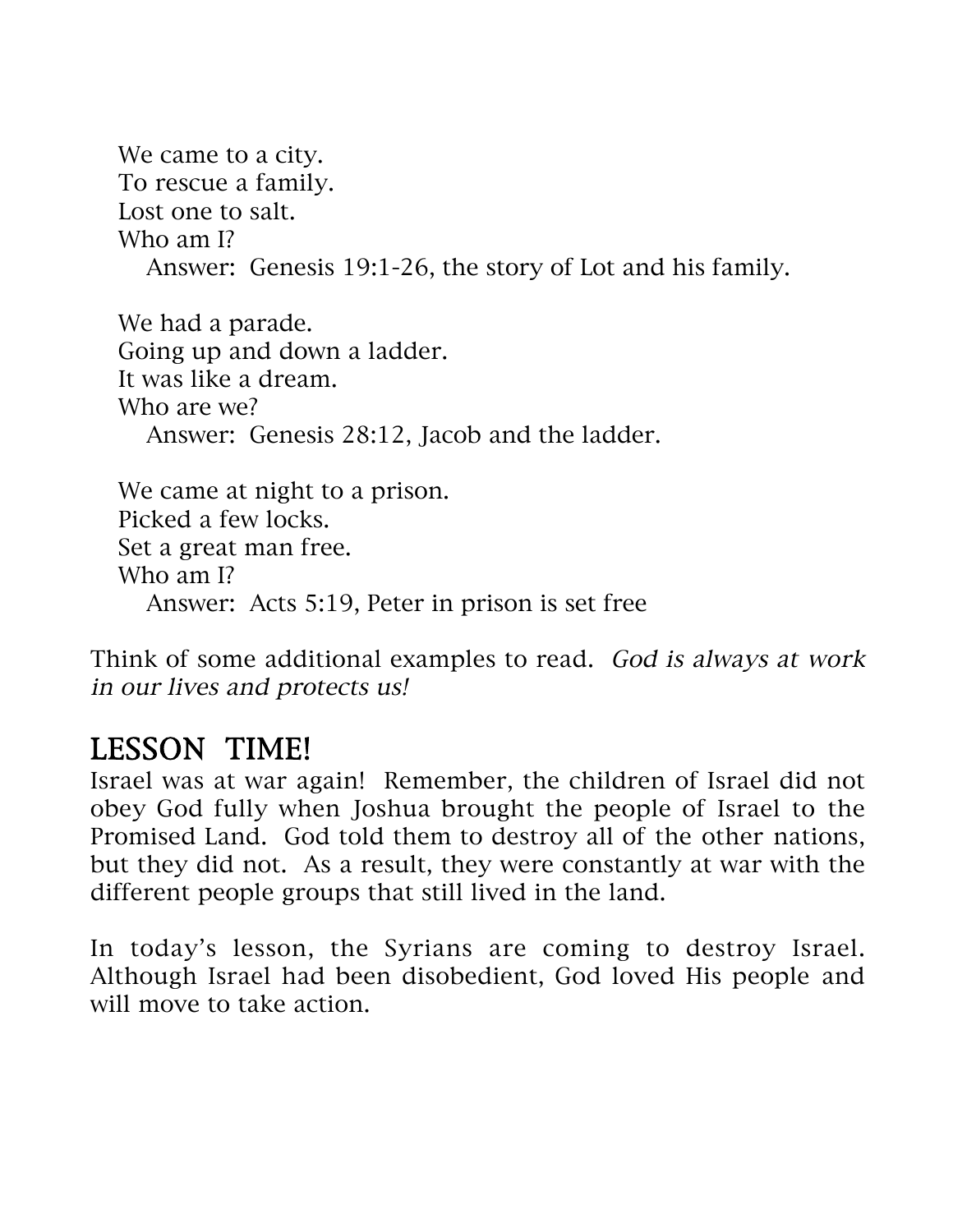$2$  KINGS 6:8-12 Now the king of Syria was making war against Israel; and he consulted with his servants, saying, "My camp will be in such and such a place."

And the man of God sent to the king of Israel, saying, "Beware that you do not pass this place, for the Syrians are coming down there."

Then the king of Israel sent someone to the place of which the man of God had told him. Thus he warned him, and he was watchful there, not just once or twice.

Therefore the heart of the king of Syria was greatly troubled by this thing; and he called his servants and said to them, "Will you not show me which of us is for the king of Israel?"

And one of his servants said, "None, my lord, O king; but Elisha, the prophet who is in Israel, tells the king of Israel the words that you speak in your bedroom."

The king of Syria was at war with Israel. He was in constant consultation with his captains and commanders, making plans to capture the armies of Israel and do damage to the nation of Israel.

Elisha, the man of God, warned the King of Israel many times, about where the King of Syria was going to strike next. The King of Syria was enraged. Since the King of Israel seemed to be aware of their every move, he thought for sure a spy was working in his camp.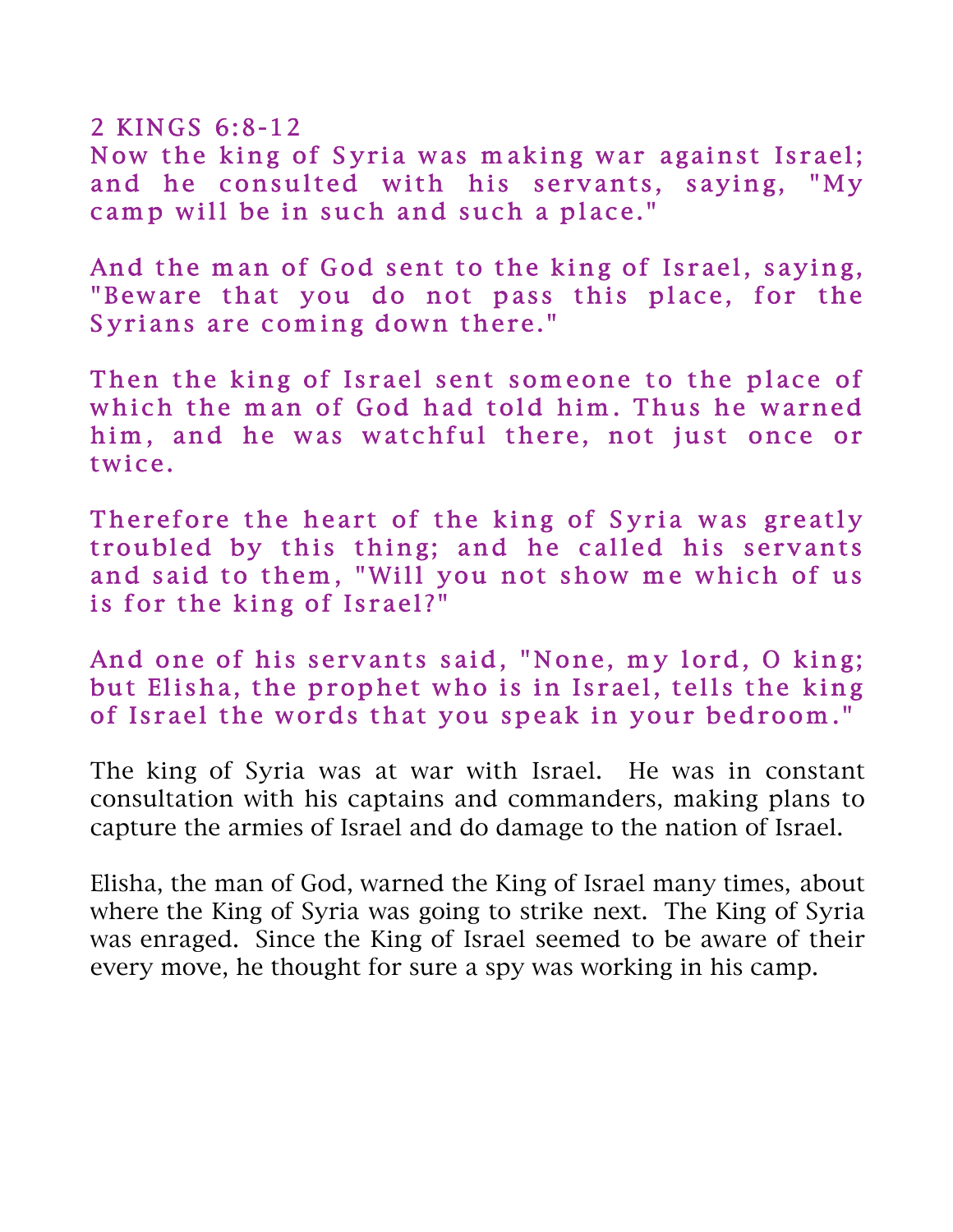His men knew it was not any of them; they were completely loyal to their king! They blamed "the prophet," Elijah.! "…the prophet who is in Israel, tells the king of Israel the words that you speak in your bedroom."

There is nothing done in secret that God does not know about. He even knows our thoughts and the plans of our hearts. God knows everything about us, even how many hairs are on our heads! He knew what the King of Syria was planning, and God desired to protect His people. God protects His children.

### 2 KINGS 6:13-18

So he said, "Go and see where he is, that I may send and get him." And it was told him, saying, "Surely he is in Dothan."

Therefore he sent horses and chariots and a great army there, and they came by night and surrounded the city.

And when the servant of the man of God arose early and went out, there was an army, surrounding the city with horses and chariots. And his servant said to him, "Alas, my master! What shall we do?"

So he answered, "Do not fear, for those who are with us are more than those who are with them."

And Elisha prayed, and said, "LORD, I pray, open his eyes that he may see." Then the LORD opened the eyes of the young man, and he saw. And behold, the mountain was full of horses and chariots of fire all around Elisha.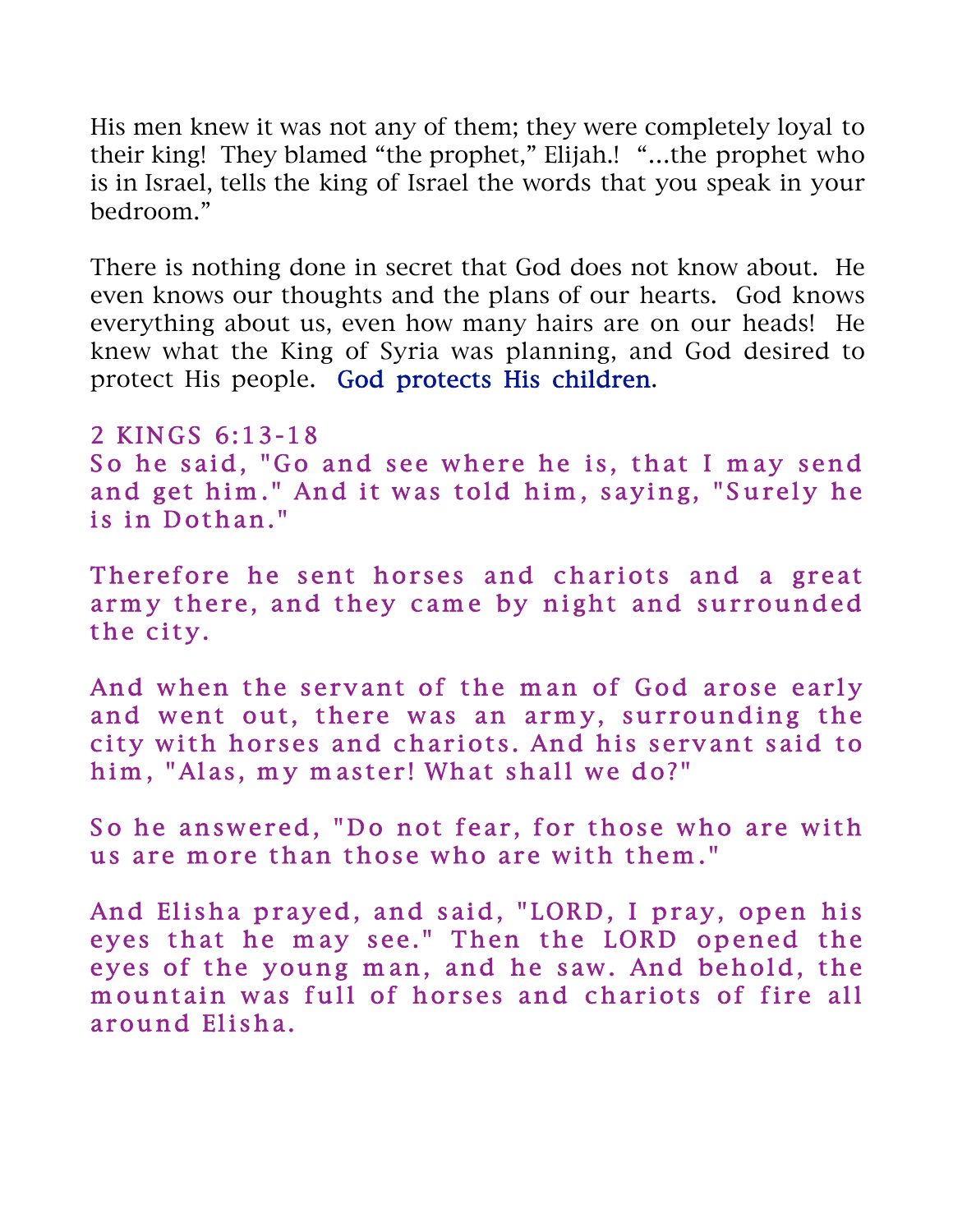So when the Syrians came down to him, Elisha prayed to the LORD, and said, "Strike this people, I pray, with blindness." And He struck them with blindness according to the word of Elisha.

The King of Syria thought he could solve this problem. He made plans to trap Elisha! He surrounded Elisha's hometown with a great force of soldiers. Elisha's servant went out that morning and saw the situation—he was petrified! He saw himself surrounded with no way out! He must have thought, "We've had it now Elisha!" In contrast to his servant, Elisha was not concerned. He saw something his servant did not see—the army of horses and chariots of fire that belonged to God. He knew that God was going to take care of him, for he saw the "unseen." God protects His children.

We do not know for sure if this army of God was an army of angels, but it would seem so. The Bible has much to say about angels—what they are like and what their purposes are in God's plan. Here are some things from the Bible that we know about angels:

Angels are created beings (Colossians 1:16) who can speak audibly (Job 4) and can appear as men (Hebrews 13:2).

They worship God (Revelation 5); and they are ministers of God (Psalm 103).

They are ready and willing to do His bidding (Matthew 26:53).

They execute God's judgment (1 Chronicles 21).

They protect God's children (this passage, Psalm 91:11,12; Psalm 34:7).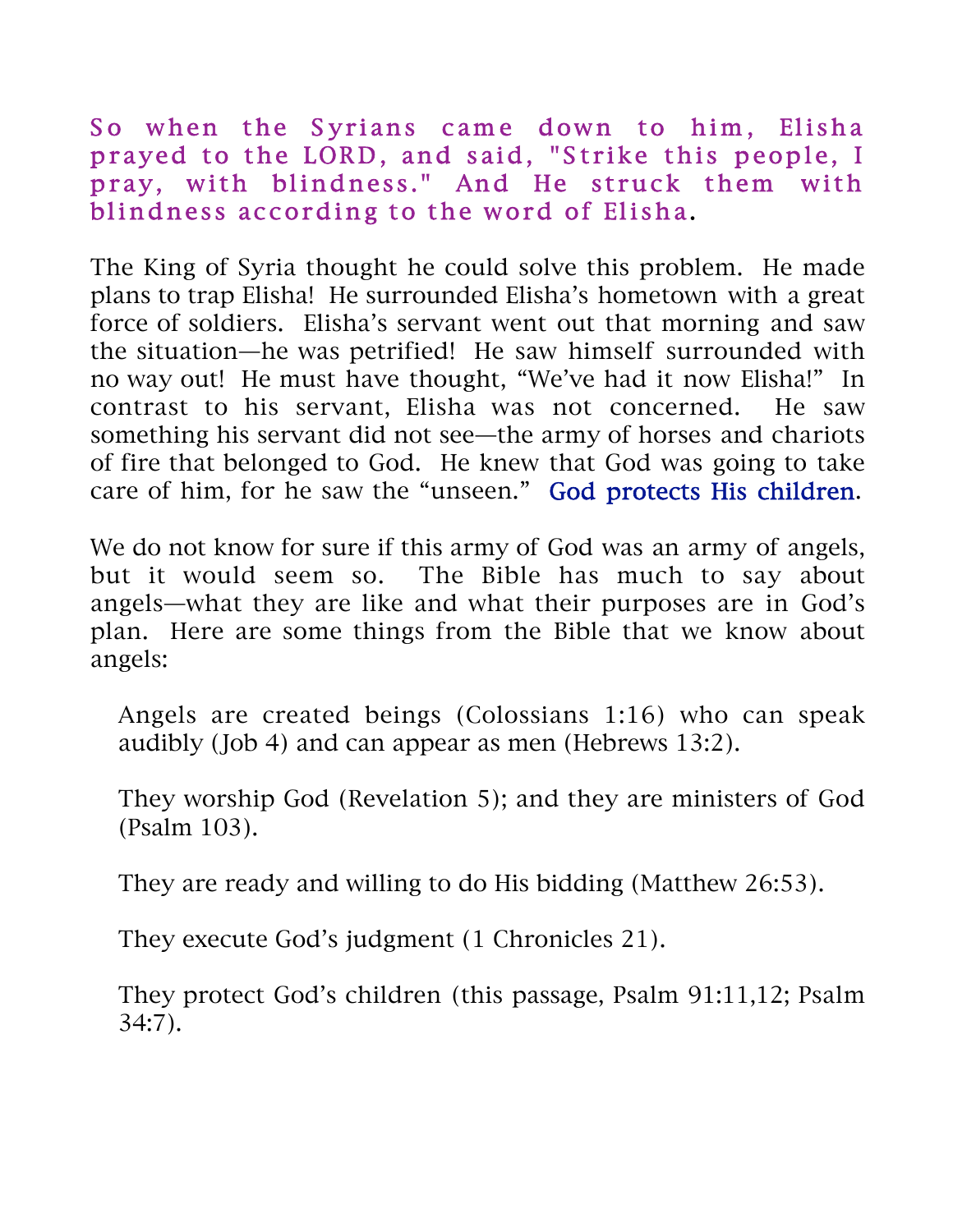Elisha prayed that God would open his servant's eyes so that his faith would be strengthened; and he, too, saw the army of God.

### Coat of Arms

A coat of arms was kind of like a shield or crest used by families to show others a little bit about themselves. Since we are in the family of God, there are many ways that God has shown His faithfulness in our lives. He provides for us, protects us, loves us and has given us eternal life through Jesus. These are just to name a few.

This craft, a coat of arms, can show different ways that God has been faithful in your life. You will need construction paper, copies of the enclosed template (enough for each child in your class), scissors and markers. Take one sheet of construction paper and cut into a shape of a shield, or crest. Next, divide the shield into four sections. In one section, have the child write their name. In the other three sections, have the children choose from the template three things that represent God's faithfulness in their lives (or they can make up their own).

The heart for example can represent God's love, the dove can represent the Holy Spirit, the cross represents Jesus dying for us to give us eternal life, and the Bible represents how God speaks to us today. Encourage the children to come up with their own ideas and perhaps share together how the Lord has protected them.

### 2 KINGS 6:19-23

Now Elisha said to them, "This is not the way, nor is this the city. Follow me, and I will bring you to the m an whom you seek." But he led them to Samaria.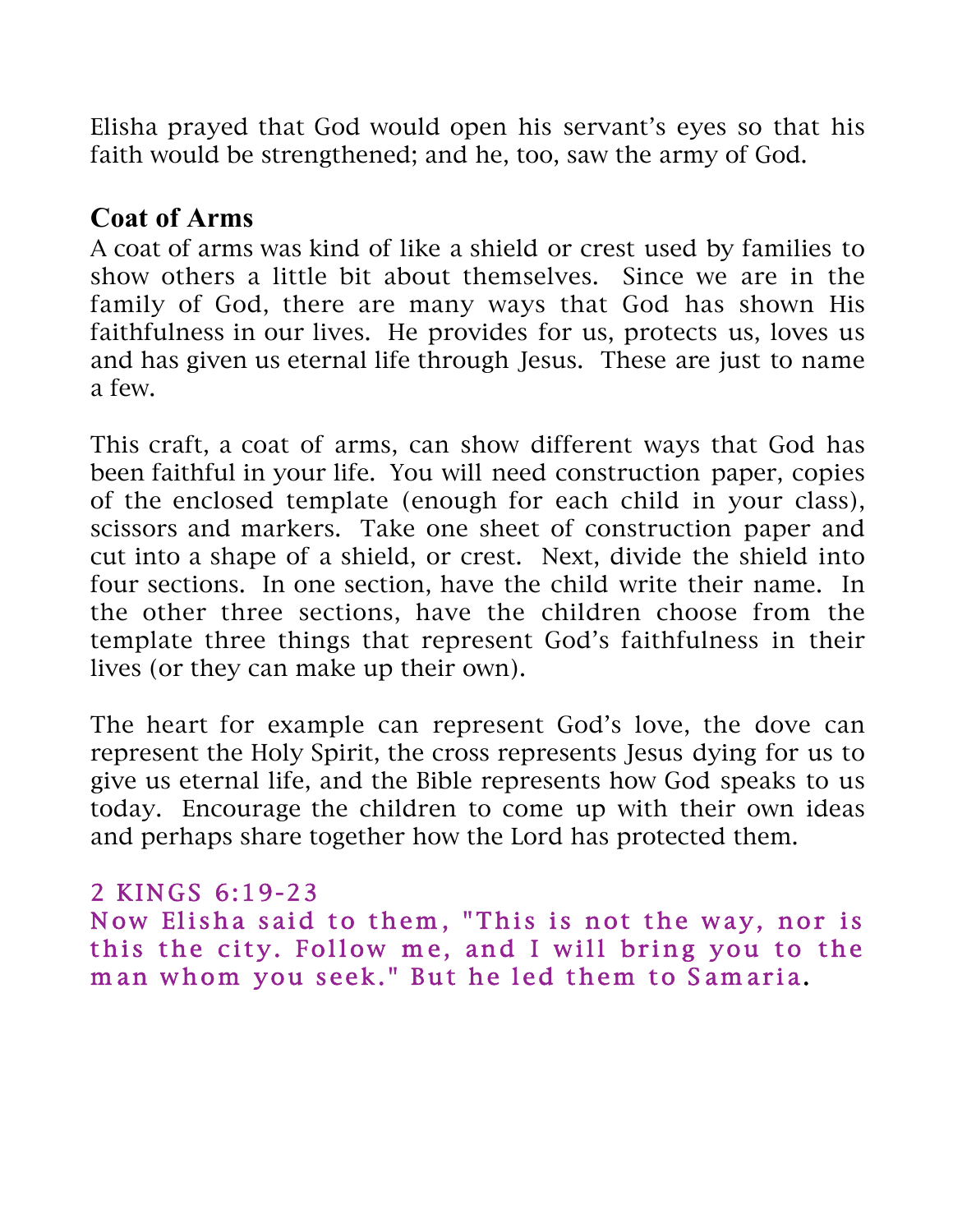So it was, when they had come to Samaria, that Elisha said, "LORD, open the eyes of these men, that they may see." And the LORD opened their eyes, and they saw; and there they were, inside Samaria!

Now when the king of Israel saw them, he said to Elisha, "My father, shall I kill them? Shall I kill them ?"

But he answered, "You shall not kill them. Would you kill those whom you have taken captive with your sword and your bow? Set food and water before them, that they may eat and drink and go to their  $m$  as ter."

Then he prepared a great feast for them; and after they ate and drank, he sent them away and they went to their master. So the bands of Syrian raiders came no more into the land of Israel.

Struck with blindness, those men must have been awfully nervous. They were separated from the main force of the Syrian army with no backup. They followed willingly when the man of God said, "I'll lead you to the man you are looking for." They knew they were vulnerable, but what else could they do? Elisha led the men to Samaria.

When Elisha prayed again, the men could see. What a surprise awaited them. They found themselves inside Samaria, a walled city surrounded by forces of the enemy Israelites! Again, the King of Israel looked to Elisha for wisdom in the situation. He knew only God could have brought this about! It would have been easy for him to put those prisoners to death; after all, it was wartime. Conquest was now made easy. But, God had a different kind of conquest in mind. He desired to conquer their hearts—to show them the glory and grace of the God of Israel.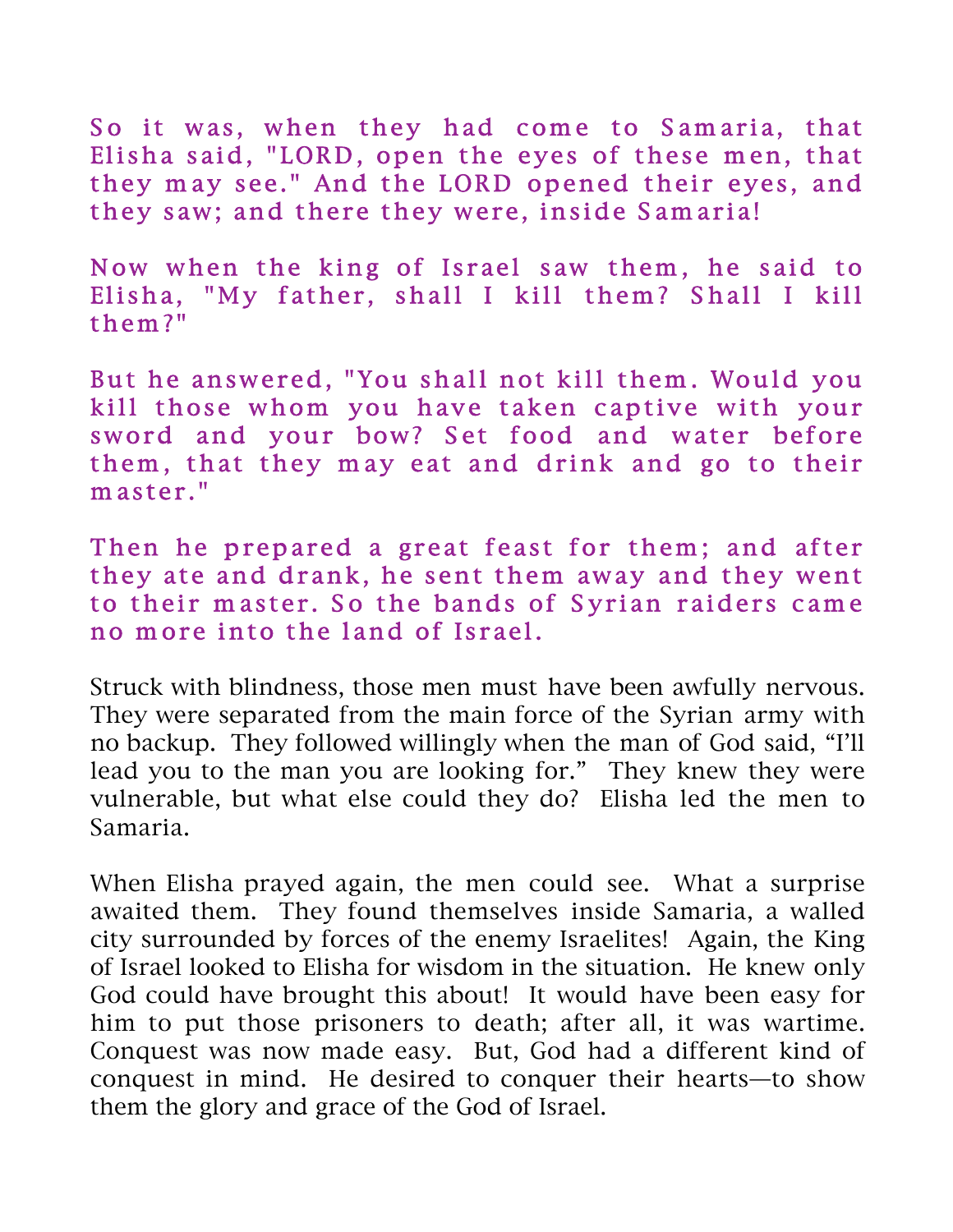His counsel was to give a great feast! How would you feel if you were set down at a feast; fed as a guest of honor; given back your weapon, and sent back to your commander?! The Bible does not say they sent the soldiers back with a message. But they had a "big" one! What story could these soldiers tell about what happened?

- 'I was blind, but now I see.'
- 'I was hungry, they fed me. I was thirsty, they gave me water.'
- 'I was a prisoner, they freed me. I was sent back to you.'

God's goodness was great! They faced death and were spared. They were shown compassion and mercy by their enemies, the Israelites. The king of Syria was affected deeply by these experiences. "So the bands from Syria stopped raiding Israel's territory." Jesus taught us to love our enemies. He loved and helped those who cursed Him and were against Him. It is the goodness of God that leads one to repentance.

Let us remember to show compassion and mercy, just as God did to the blinded Syrian army. And, the next time we are overwhelmed and frightened with the circumstances that surround us, let us remember Elisha's servant when he was surrounded by the Syrian army. What was seen was much less powerful than what was not seen—the mighty army of God! Though we may not see the means and way in which God intends to help us; through the eyes of faith, we can be confident He is present and able to deliver. God protects His children.

### PRAYER

Lead the children in a prayer of thanksgiving that the Lord is always present and able to protect them. If there are any children who have not yet responded to the Gospel, give them opportunity.